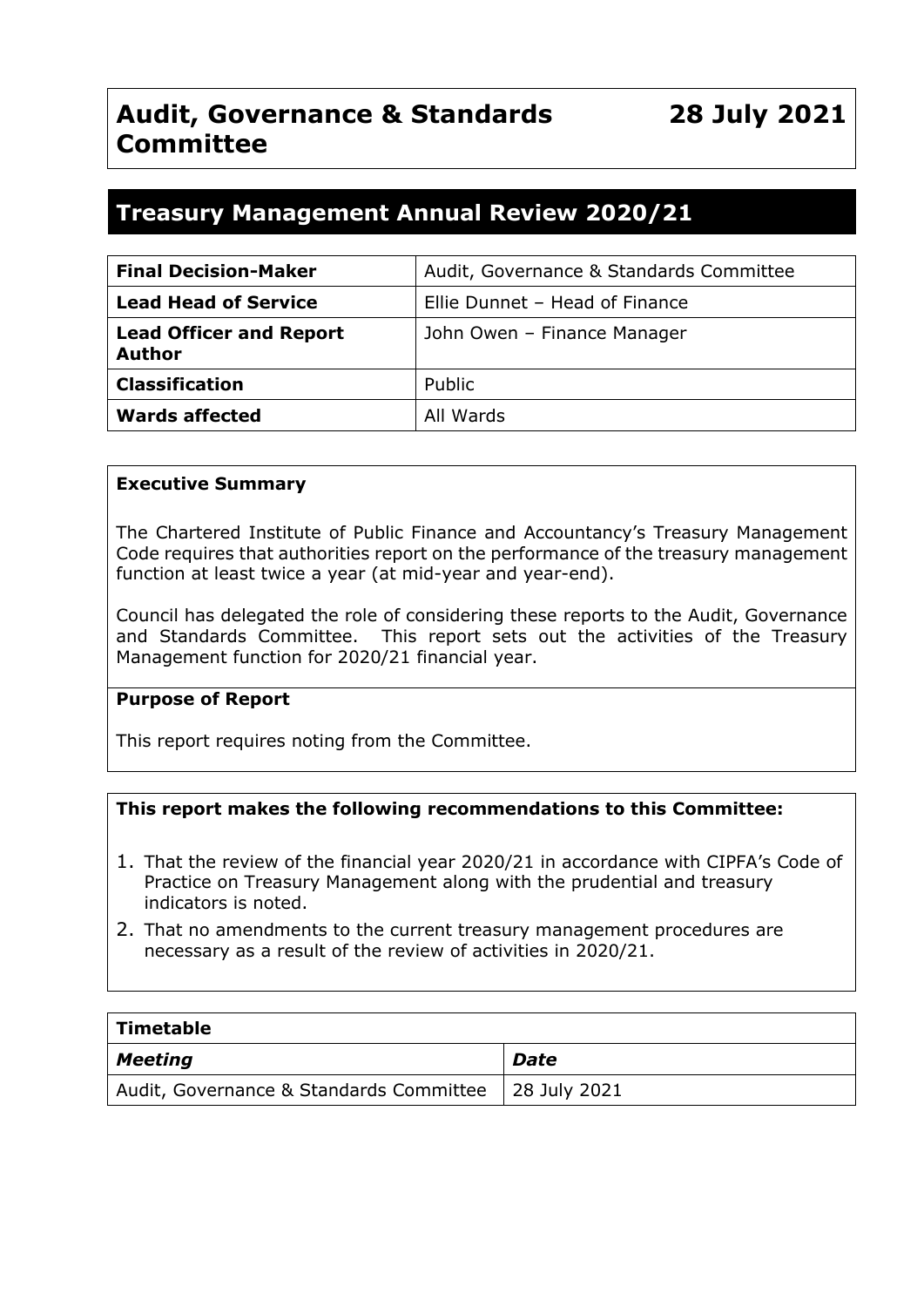# **Treasury Management Annual Review 2020/21**

## **1. CROSS-CUTTING ISSUES AND IMPLICATIONS**

| <b>Issue</b>                                              | <b>Implications</b>                                                                                                                                                                                                                                                                                                                                                                                                                                                                                 | Sign-off                                    |
|-----------------------------------------------------------|-----------------------------------------------------------------------------------------------------------------------------------------------------------------------------------------------------------------------------------------------------------------------------------------------------------------------------------------------------------------------------------------------------------------------------------------------------------------------------------------------------|---------------------------------------------|
| <b>Impact on</b><br><b>Corporate</b><br><b>Priorities</b> | The Treasury Management Function ensures<br>the safeguarding of Council finances and the<br>liquidity of funds when liabilities become due<br>to support the strategic plan objectives.                                                                                                                                                                                                                                                                                                             | Head of<br>Finance                          |
| Cross<br><b>Cutting</b><br><b>Objectives</b>              | The report recommendations support the<br>achievements of all the cross cutting<br>objectives in the way stated above.                                                                                                                                                                                                                                                                                                                                                                              | Head of<br>Finance                          |
| <b>Risk</b><br><b>Management</b>                          | Risks are highlighted for the treasury<br>management function within the Treasury<br>Management Strategy Statement 2020/21<br>report. This report is purely for information<br>purposes and has no risk management<br>implications.                                                                                                                                                                                                                                                                 | Head of<br>Finance                          |
| <b>Financial</b>                                          | This report relates to the financial activities of<br>the council in respect of treasury management<br>and specific financial implications are<br>therefore detailed within the body of the<br>report.                                                                                                                                                                                                                                                                                              | Section 151<br>Officer &<br>Finance<br>Team |
| <b>Staffing</b>                                           | None                                                                                                                                                                                                                                                                                                                                                                                                                                                                                                | Head of<br>Finance                          |
| Legal                                                     | Under Section 151 of the Local Government<br>Act 1972 (LGA 1972) the Section 151 Officer<br>has statutory duties in relation to the financial<br>administration and stewardship of the<br>authority, including securing effective<br>arrangements for treasury management.<br>The legal implications are detailed within the<br>body of the report which is compliant with<br>statutory and legal regulations such as the<br>CIPFA Code of Practice on Treasury<br>Management in Local Authorities. | Legal Team                                  |
| <b>Privacy and</b><br>Data<br><b>Protection</b>           | None                                                                                                                                                                                                                                                                                                                                                                                                                                                                                                | Policy and<br>Information<br>Team           |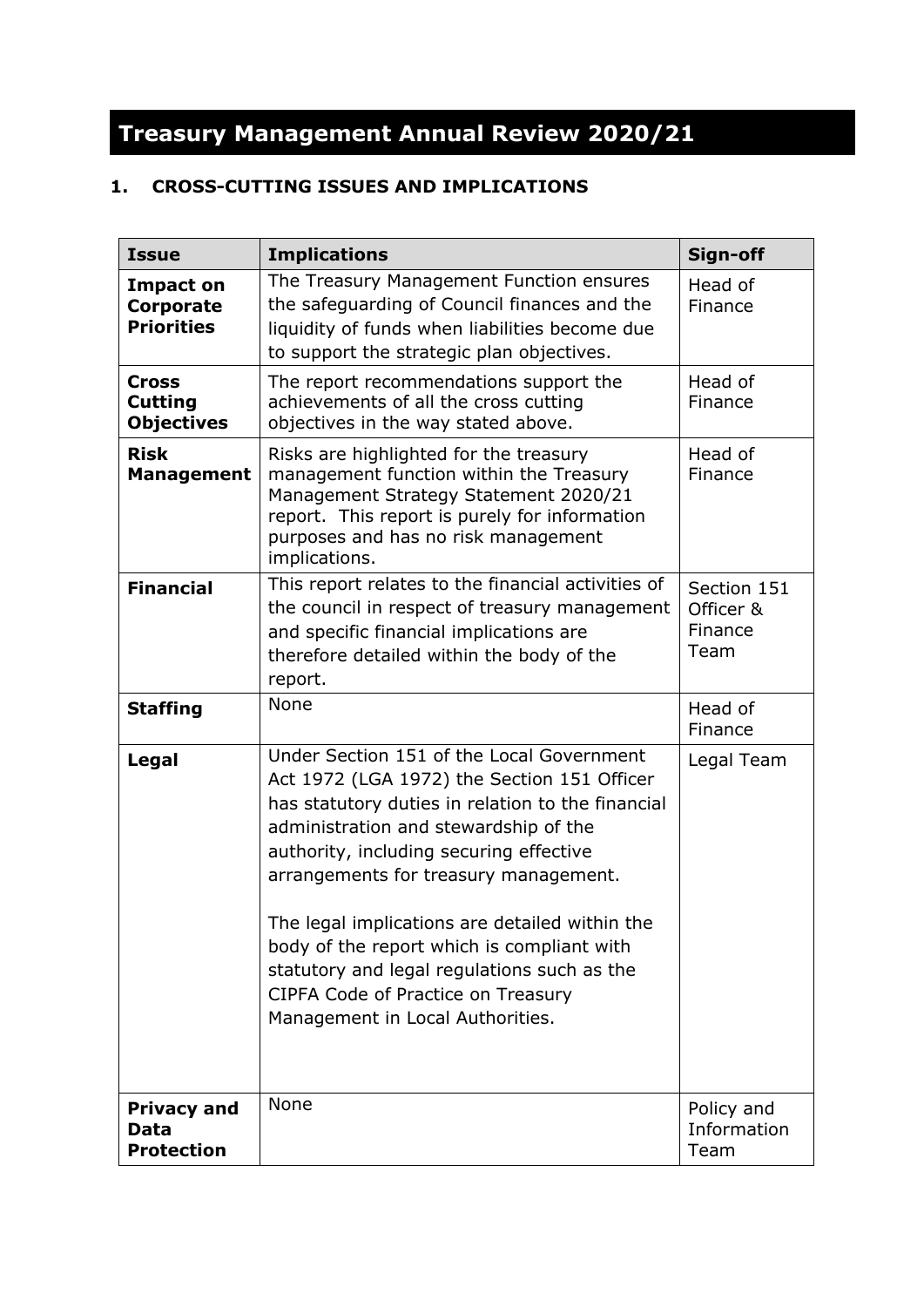| <b>Equalities</b>                                   | The recommendations do not propose a<br>change in service therefore will not require an<br>equalities impact assessment. | Policy &<br>Information<br>Team                         |
|-----------------------------------------------------|--------------------------------------------------------------------------------------------------------------------------|---------------------------------------------------------|
| <b>Public</b><br><b>Health</b>                      | None                                                                                                                     | <b>Public Health</b><br>Officer                         |
| <b>Crime and</b><br><b>Disorder</b>                 | None.                                                                                                                    | Head of<br>Finance                                      |
| <b>Procurement</b>                                  | None                                                                                                                     | Head of<br>Service &<br>Section 151<br>Officer          |
| <b>Biodiversity</b><br>and Climate<br><b>Change</b> | There are no implications on biodiversity and<br>climate change.                                                         | <b>Biodiversity</b><br>and Climate<br>Change<br>Officer |

## **2. INTRODUCTION AND BACKGROUND**

- 2.1 This Council is required by regulations issued under the Local Government Act 2003 to produce an annual treasury management review of activities and the actual prudential and treasury indicators for 2020/21. This report meets the requirements of both the CIPFA Code of Practice on Treasury Management, (the Code), and the CIPFA Prudential Code for Capital Finance in Local Authorities, (the Prudential Code).
- 2.1.1 The Treasury Management Strategy Statement (TMSS) for 2020/21 states the reporting requirements for the following reports:
	- an annual treasury strategy in advance of the year (Full Council 26th February 2020)
	- a mid-year treasury update report (Audit, Governance & Standards Committee 16 th November 2020)
	- an annual review following the end of the year describing the activity compared to the strategy (Audit Governance & Standards Committee - this report)
- 2.1.2 This report sets out the activities of the treasury management function for the 2020/21 financial year in accordance with CIPFA's Code of Practice on Treasury Management in Local Authorities. It also sets this in the context of the economic environment over the past 12 months.
- 2.1.3 The Authority has invested substantial sums of money and is therefore exposed to financial risks including the loss of invested funds and the revenue effect of changing interest rates. The successful identification,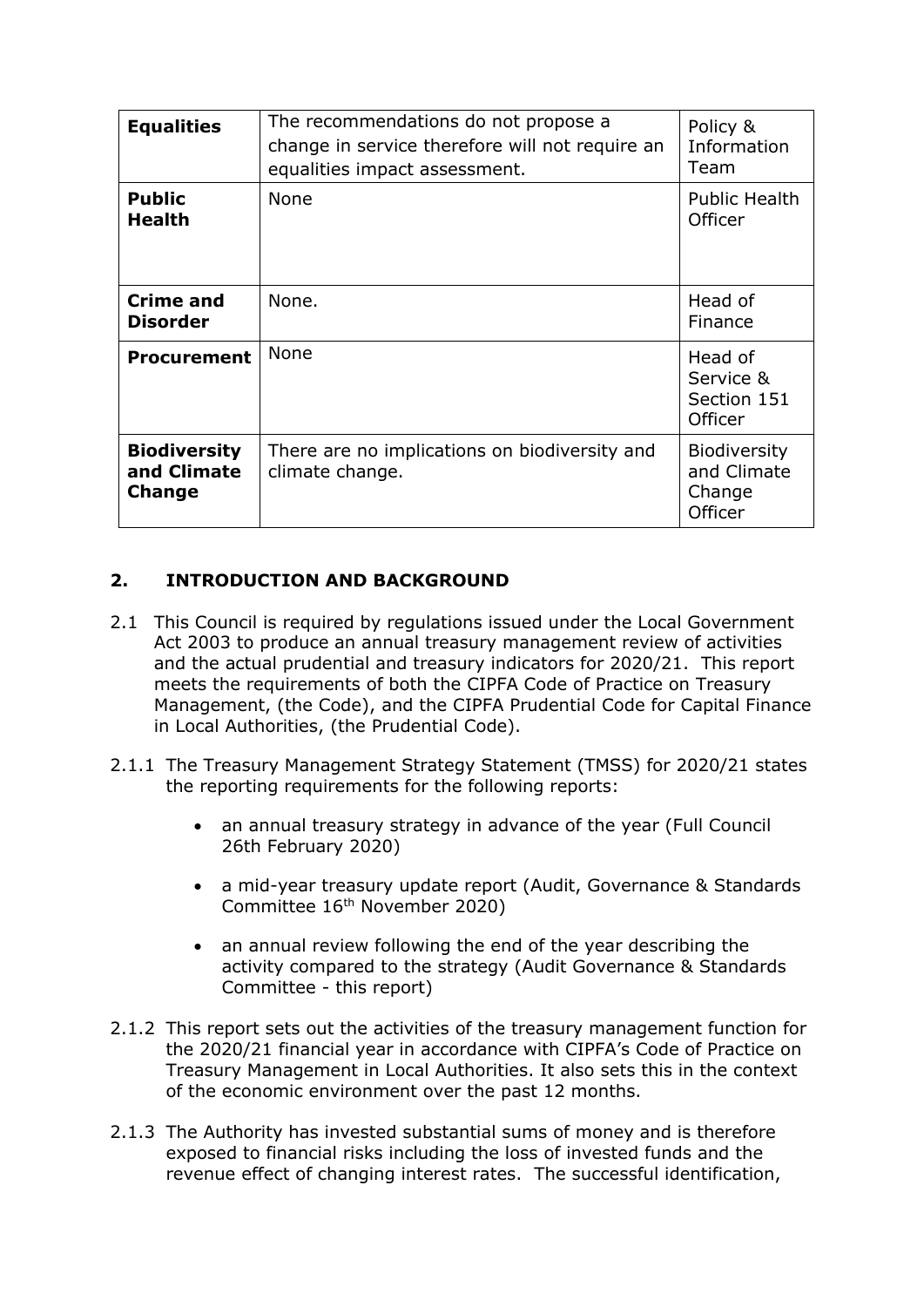monitoring and control of risk are therefore central to the Authority's treasury management strategy.

- 2.1.4 The Authority's Treasury Management Strategy Statement for 2020/21 was approved by full Council on 26<sup>th</sup> February 2020. The key elements of the Strategy are:
	- Utilise cash balances rather than loan debt to finance the capital programme in the short term, due to low investment returns and high counterparty risk in the current economic climate; and
	- Further diversify its portfolio, as far as is operationally feasible, ensuring that a combination of secured and unsecured investments is considered. Greater use of local authority investments will be used where the borrowers offer a high level of security.
	- Review of the Council's borrowing options prior to cash balances being fully utilised.

#### 2.2 Economic Overview

- 2.2.1 The financial year 2020/21 will go down in history as being the year of the pandemic. The first national lockdown in late March 2020 did huge damage to an economy that was unprepared for such an eventuality. This caused an economic downturn that exceeded the one caused by the financial crisis of 2008/09. A short second lockdown in November did relatively little damage but by the time of the third lockdown in January 2021, businesses and individuals had become more resilient in adapting to working in new ways during a three month lockdown so much less damage than was caused than in the first one. A fast programme of vaccination during 2021, has appeared to have been instrumental in speeding economic recovery and the reopening of the economy.
- 2.2.2 Both the Government and the Bank of England took rapid action in March 2020 at the height of the crisis to provide support to financial markets to ensure their proper functioning, and to support the economy and to protect jobs. The Monetary Policy Committee cut Bank Rate from 0.75% to 0.25% and then to 0.10% in March 2020 and embarked on a £200bn programme of quantitative easing QE (purchase of gilts so as to reduce borrowing costs throughout the economy by lowering gilt yields). The MPC then increased QE by £100bn in June 2020 and by £150bn in November 2020 to a total of £895bn. The threat of negative rates was firmly discounted at the February 2021 MPC meeting when it was established that commercial banks would be unable to implement negative rates for at least six months, by which time the economy was expected to be making a strong recovery and negative rates would no longer be needed.
- 2.2.3 The Bank of England had to change its policy on the implementation of its 2% inflation target by stating that even if inflation rises to 2% in a couple of years' time, it may not necessarily mean Bank Rate will rise until it is clearly seen that the level of inflation is going to be persistently above target, if it takes no action on Bank Rate. Forecasts of Bank Rate are that it is not expected to increase prior to March 2024.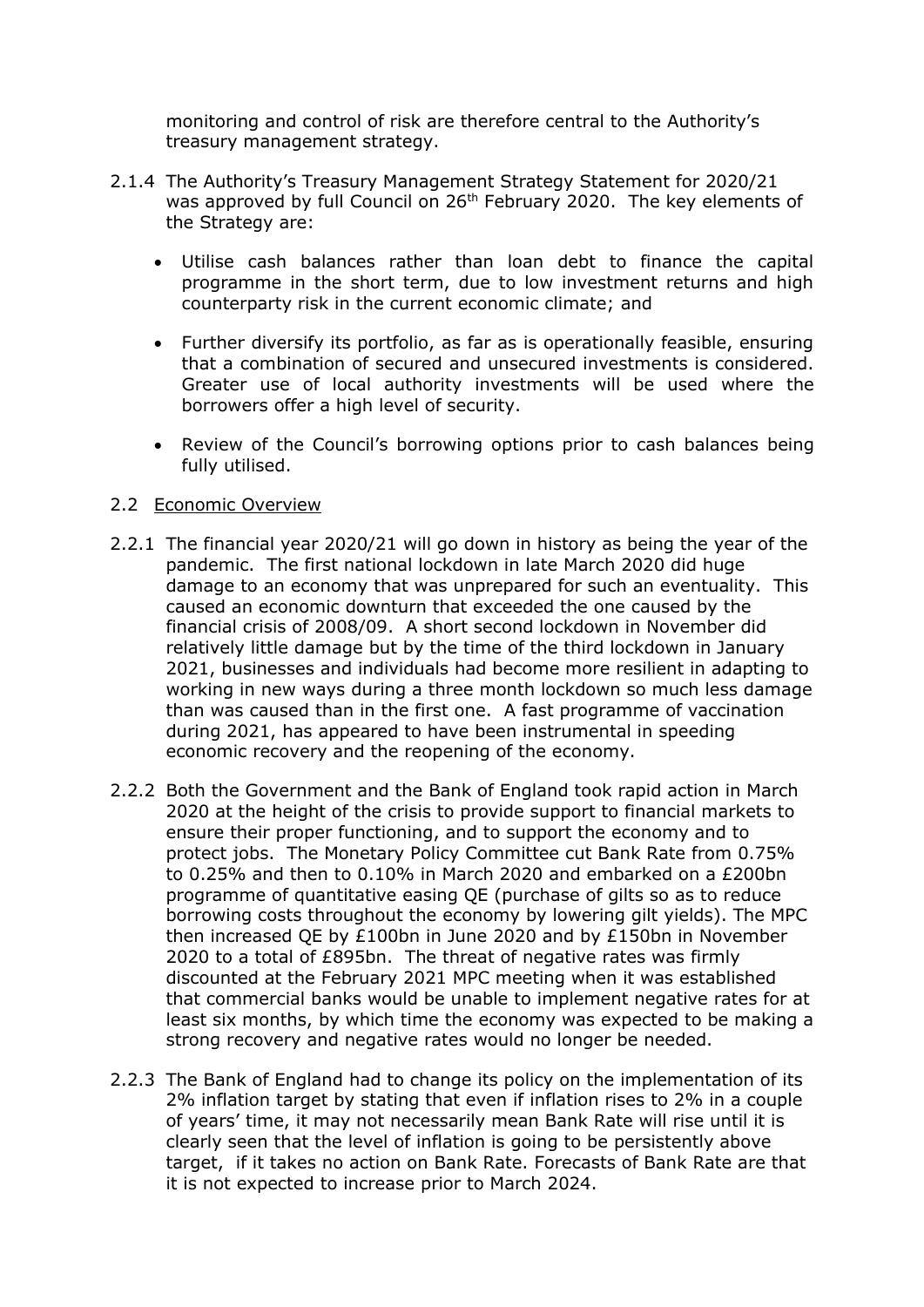- 2.2.4 The Chancellor has implemented repeated rounds of support to businesses by way of cheap loans and other measures and has protected jobs by paying for workers to be placed on furlough. This support has come at a huge cost in terms of the Government's budget deficit ballooning in 20/21 and 21/22 so that the Debt to GDP ratio reaches around 100%. The Budget on 3rd March 2021 increased fiscal support to the economy and employment during 2021 and 2022 followed by substantial tax rises in the following three years to help to pay the cost for the pandemic. This will help further to strengthen the economic recovery from the pandemic and to return the government's finances to a balanced budget on a current expenditure and income basis in 2025/26. This will stop the Debt to GDP ratio rising further from 100%.
- 2.2.5 The final agreement on Brexit on 24th December 2020 eliminated a significant downside risk for the UK economy. The initial agreement only covered trade so there is further work to be done on the services sector where temporary equivalence has been granted in both directions between the UK and EU; that now needs to be formalised on a permanent basis. There was much disruption to trade in January as form filling has proved to be a formidable barrier to trade. This appears to have eased somewhat since then but is an area that needs further work to ease difficulties, which are still acute in some areas.

#### 2.3 Investment Activity

- 2.3.1 The CIPFA Code and Guidance on Local Government Investments in England gives priority to security and liquidity and the Authority's aim is to achieve a yield commensurate with these principles. The Council has adhered to these principles during 2020/21.
- 2.3.2 The Authority has held invested funds, representing income received in advance of expenditure plus balances and reserves held. During 2020/21 the Authority's investment balances have ranged between £5.24m and £48.6m. The average investment balance for the year was £22.385m. The Council held investments totalling £16.160m as at 31st March 2021. This final investment balance is an increase on previous year due to postponement of certain projects within the capital programme and the influx of Government grant funding due to COVID-19. A full list of the investments can be found within **Appendix A**.
- 2.3.3 Investment income for the year totalled £29k. This relatively low amount had been anticipated due to the dramatic fall in the Bank of England Base Rate prior to the financial year and the Council maintaining investment funds in short term instruments, to ensure they are readily available to fund the capital programme and grant payments.
- 2.3.4 Over the past financial year the Council's cash balances have, at certain intervals, been significantly higher than anticipated prior to the onset of the COVID-19 pandemic and associated government interventions. The key reasons for this are the upfront payments received for section 31 grants (to compensate for reductions in business rates income payable by ratepayers) and COVID-19 Business Grants which, although only held by the Council for a short time before being paid out to businesses, are significant in terms of value.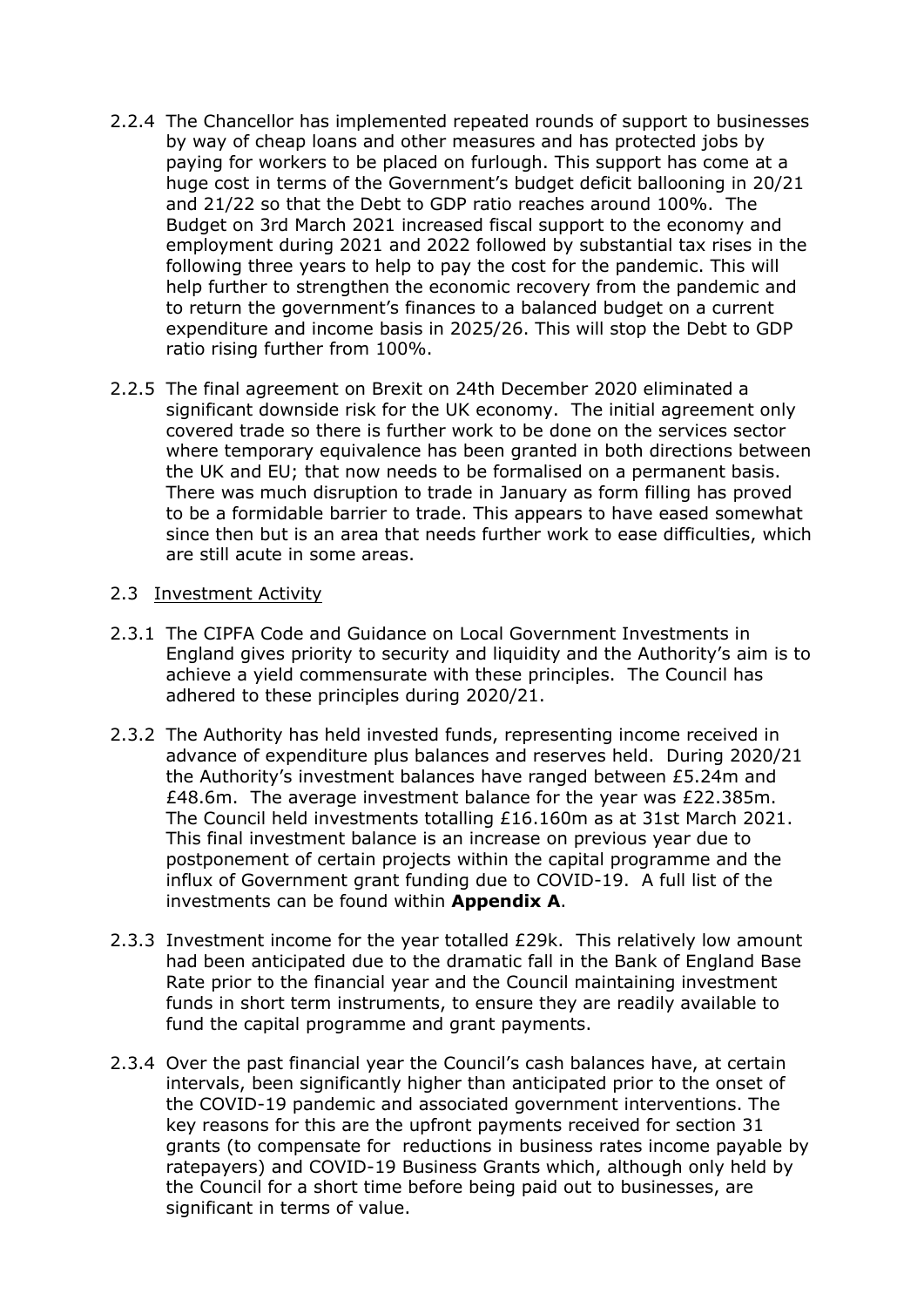- 2.3.5 On Thursday  $14<sup>th</sup>$  January 2021, the Council were informed that £12.4m was to be received from the government as grant funding. As local authorities around the country will have received similar allocations, the scope for short term lending to other councils was extremely limited. Options were to either retain the cash in the current account with Lloyds, or to allocate it to lower rated counterparties. These options were rejected to avoid the over concentration of risk in one area or compromising on the security of our cash deposits. It was decided by officers and agreed by the Section 151 Officer, that the funds would be spread over a number of counterparties using limits that were being proposed in the Treasury Management Strategy Statement 2021/22 that went to Audit, Governance & Standards Committee on 18<sup>th</sup> January 2021. All counterparties are highly rated institutions and in money market funds where the majority of the cash can be accessed instantly.
- 2.3.6 Due to the fact there was a breach of the counterparty limits agreed within the Treasury Management Strategy for 2020/21, this was reported to Policy & Resources Committee and agreed at full Council to address the breach of limits and adopting the new limits in advance of the previously envisaged adoption date of 1<sup>st</sup> April 2021.
- 2.3.7 The Council has invested its funds within the parameters set within the Treasury Management Strategy for 2020/21.
- 2.4 Borrowing Activity
- 2.4.1 During 2020/21, the Council maintained an under-borrowed position. This meant that the capital borrowing need, (the Capital Financing Requirement), was not fully funded with loan debt, as cash supporting the Council's reserves, balances and cash flow was used as an interim measure. This strategy was prudent as this reduces cost of carry and minimises counterparty risk on placing investments.
- 2.4.2 The Council started the year with £11m of short-term loan debt funded by other local authorities. £2m had previously been repaid, however an additional £2m was required close to the financial year end. The total amount of loan debt as at 31<sup>st</sup> March 2021 was £11m, which a full list of can also be found in **Appendix A**.
- 2.4.3 All Council's loan debt is short term and the decision to lock into longer term funding was discussed with the Council's treasury advisors, Link Asset Services. As interest rates on short term funding are at an all-time low and funding is readily available, it was decided to keep with short term debt throughout 2020/21. The decision to secure long term funding will be monitored during 2021/22.
- 2.4.4 The Council has borrowed funds within the parameters set within the Treasury Management Strategy for 2020/21.
- 2.5 Prudential and Treasury Indicators
- 2.5.1 The Local Government Act 2003 requires the Authority to have regard to CIPFA's Prudential Code for Capital Finance in Local Authorities (the Prudential Code) when determining how much money it can afford to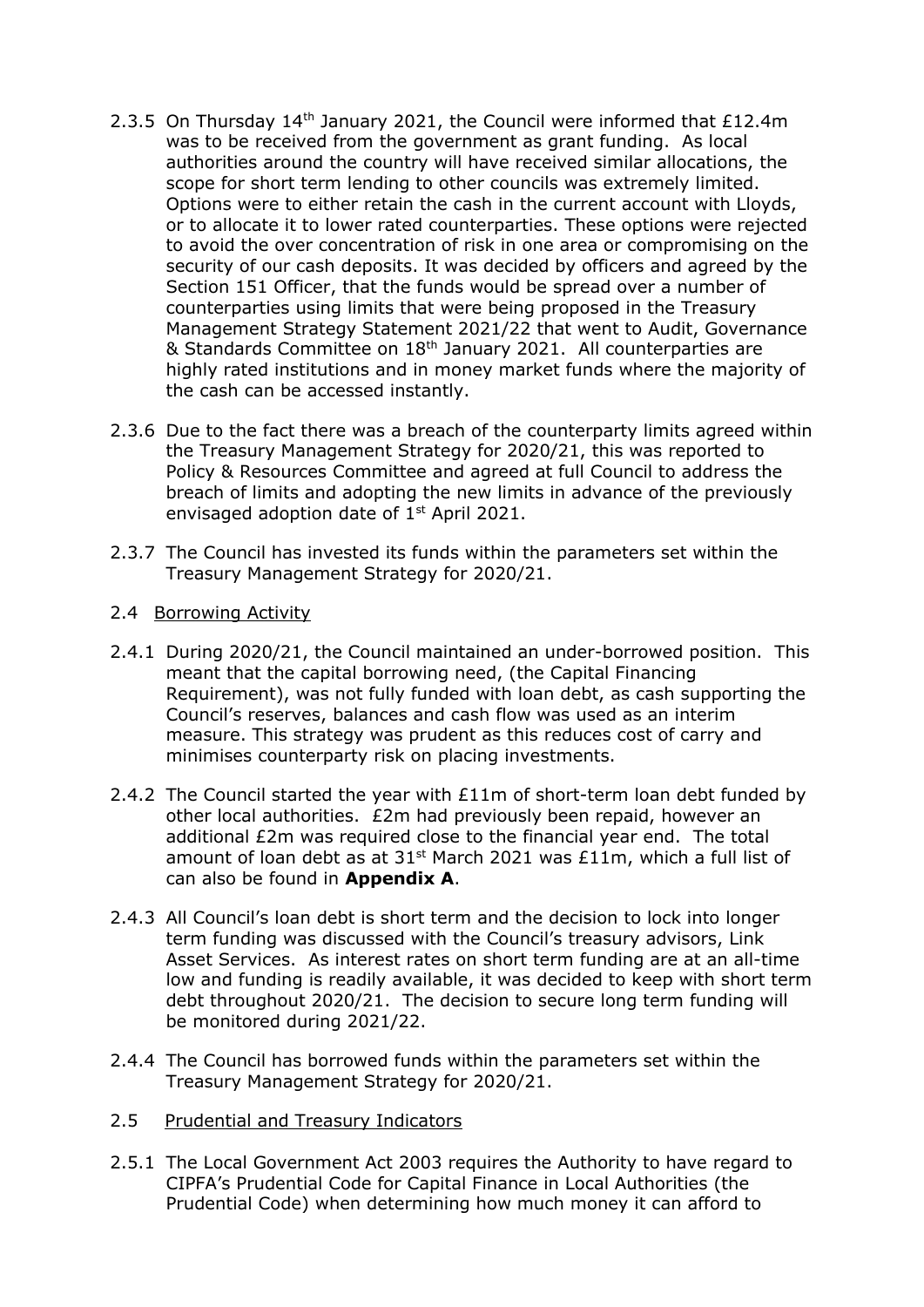borrow. The objectives of the Prudential Code are to ensure, within a clear framework, that the capital investment plans of local authorities are affordable, prudent and sustainable and that treasury management decisions are taken in accordance with good professional practice. To demonstrate that the Authority has fulfilled these objectives, the Prudential Code sets out the indicators that must be set and monitored each year.

- 2.5.2 The Council has operated within its Prudential and Treasury Indicators set out in the Treasury Management Strategy 2020/21 and in compliance with the Council's Treasury Management Practices. The Prudential and Treasury Indicators can be found in **Appendix B**.
- 2.6 Compliance Report
- 2.6.1 The Director of Finance & Business Improvement can confirm that all treasury management activities undertaken during 2020/21 complied fully with the CIPFA Code of Practice and the Authority's approved Treasury Management Strategy.

### **3. AVAILABLE OPTIONS**

- 3.1 The Audit, Governance and Standards Committee agrees that that the review of the financial year 2020/21 in accordance with CIPFA's Code of Practice on Treasury Management along with the prudential and treasury indicators is noted and that no amendments to the strategy are required in consequence.
- 3.2 The Audit, Governance and Standards Committee could propose changes to the current procedures as a result of the review of activities in 2020/21.

#### **4. PREFERRED OPTION AND REASONS FOR RECOMMENDATIONS**

4.1 The Audit, Governance and Standards Committee agrees that that the review of the financial year 2020/21 in accordance with CIPFA's Code of Practice on Treasury Management along with the prudential and treasury indicators is noted and no amendments to the strategy are required as there is no justification to make any changes.

#### **5. RISK**

5.1 Risks are highlighted for the treasury management function within the Treasury Management Strategy Statement 2020/21 report. This report is purely for information purposes and has no risk management implications.